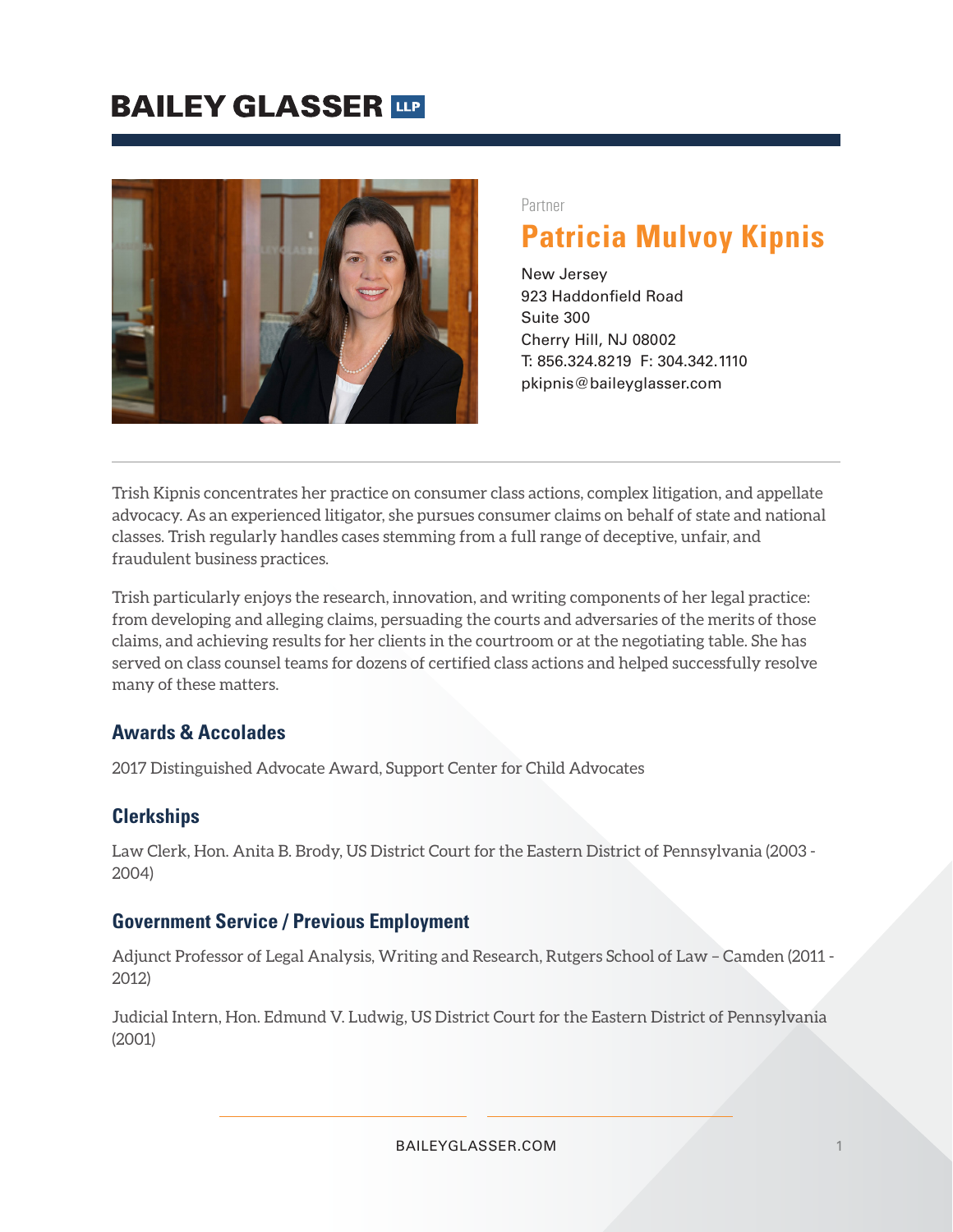PATRICIA MULVOY KIPNIS

### **Practice Areas**

Appellate and Supreme Court Practice Arbitration & Dispute Resolution Commercial Litigation Consumer Litigation Medical Device & Drugs Telephone Consumer Protection Act (TCPA)

### **Education**

J.D., University of Pennsylvania Law School, 2003, Moot Court Board Chairperson; Editor, *Journal of International Economic Law*; Legal Writing Instructor M.S.I., University of Michigan School of Information, 1999 B.A., Swarthmore College, 1997, Honors

### **Admissions**

New Jersey West Virginia Pennsylvania US Supreme Court US Court of Appeals for the Fourth Circuit US Court of Appeals for the Ninth Circuit US District Court, District of New Jersey US District Court, Western District of Pennsylvania US District Court, Eastern District of Pennsylvania US District Court, Southern District of West Virginia US District Court, Northern District of West Virginia

### **Representative Matters**

● Court awarded class more than \$2.6 million after granting affirmative summary judgment in mortgage loan case alleging violations of the West Virginia Consumer Credit and Protection Act (*Dijkstra v. Carenbauer* (N.D. W. Va.))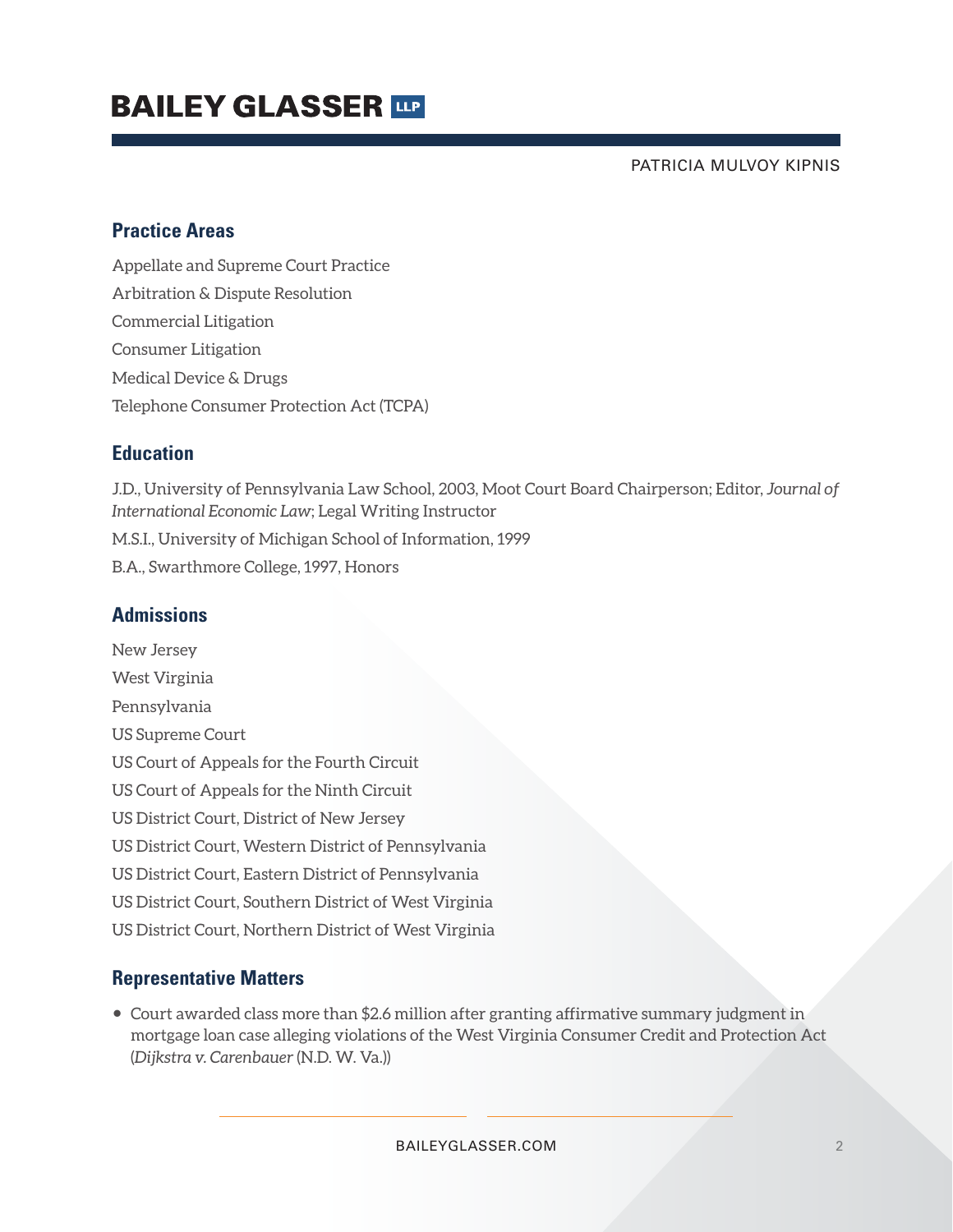#### PATRICIA MULVOY KIPNIS

- Court certified class and awarded each class member \$3,500 for defendant's practice of sending appraisers estimated home values; presently on appeal (*Alig v. Quicken* (N.D. W. Va))
- Obtained class action settlement for \$1.975 million in case alleging debt collection violations under West Virginia Consumer Credit and Protection Act (*Henry v. Ocwen* (S.D. W. Va.))
- Obtained reversal of summary judgment before Florida's District Court of Appeal, arguing novel issue of qualified civil immunity in wrongful death case (*Martinez v. Taurus Int'l Mfg.,* 251 So.3d 328 (Fla. DCA 3d 2018))
- Obtained reversal in the US Court of Appeals for the Eleventh Circuit when the court found that that under § 1681i(a) of the Fair Credit Reporting Act, a consumer may recover actual damages even if the defendant credit reporting agency did not publish the consumer's false credit information to a third party (*Collins v. Experian*)

## **News & Insights**

ERISA Claims Against ESOP Trustee and Selling Shareholder Survive Motion to Dismiss 02.04.2022

Bailey Glasser Wins Appeal Benefiting Thousands of Maryland Mortgage Borrowers 01.20.2022

West Virginia Supreme Court Affirms Lower Court's Ruling on Denial of Motion to Compel Arbitration 06.01.2021

Bailey Glasser Files Complaint on Behalf of Participants in World Travel Inc. ESOP 05.14.2021

US Court of Appeals Affirms District Court's Ruling Denying Motion to Compel Arbitration 06.09.2020

Debt Obligation Assistance During the COVID-19 Pandemic 03.27.2020

Florida appeals court overturns summary judgment in Taurus wrongful death lawsuit 08.01.2018

\$17 Million Settlement Reached in Aetna Data Breach Class Action 02.02.2018

Judge Makes MultiMillion-Dollar Class Award in Quicken Loan Case 07.21.2017